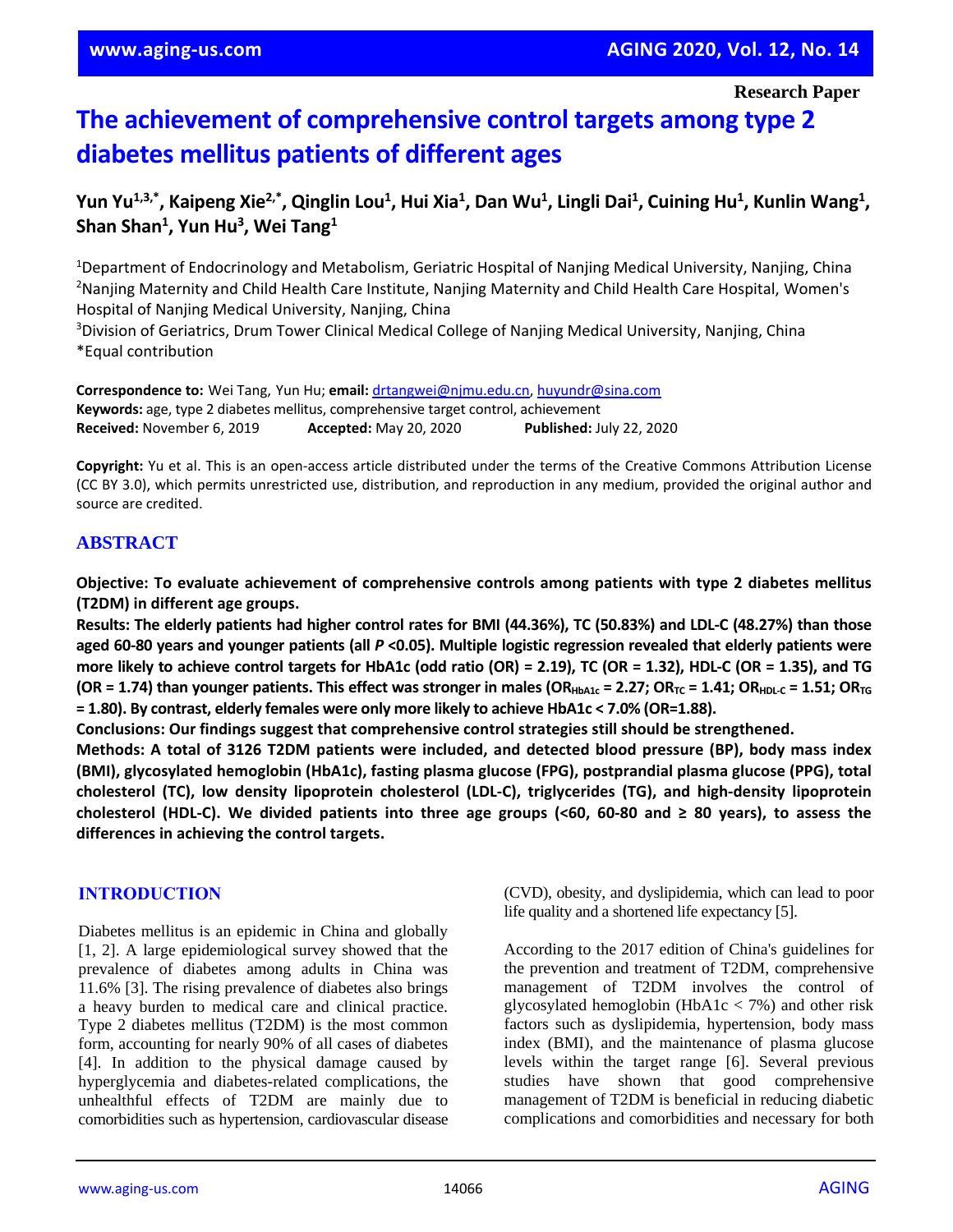medicine and social economy [7, 8]. Unfortunately, a high proportion of patients with T2DM still fail to meet the comprehensive targets required in the guidelines in China, which may lead to severe diabetes-related complications and mortality [5, 9].

Since aging is a known risk factor for diabetes and because the elderly population has increased sharply in China and globally [10], it is of importance to consider age differences in T2DM management. However, studies exploring the differences in comprehensive targeted control of T2DM among patients of various ages are scarce. Therefore, this study aimed to assess the comprehensive control status of different aged patients with T2DM in China.

# **RESULTS**

## **Baseline characteristics of patients with T2DM**

Among the 3126 patients with T2DM included in our study, the median patient age was 68 (59-78) years old. There were 2124 (67.95%) male patients and 1002 (32.05%) female patients, with a median age of 66 (57-76) years in males and 71 (63-80) years in females. The characteristics of the included population according to sex are summarized in Table 1. Overall, male patients had a high median BMI (25.08 *vs* 24.53 kg/m<sup>2</sup> ), FPG (7.10 *vs* 6.93 mmol/L) and HbA1c (7.35% *vs* 7.20%) and a lower median diabetic duration (2.83 *vs* 4.75 years), TC (4.56 *vs* 4.75 mmol/L), LDL-C (2.74 *vs* 2.79 mmol/L) and HDL-C  $(1.04 \text{ vs } 1.16 \text{ mmol/L})$  than female patients  $(P < 0.05 \text{ for }$ all comparisons). A greater proportion of female patients than male patients had hypertension (64.57% *vs* 57.77%, *P* <0.001) and used antihypertensive agents (53.69% *vs*  $49.62\%, P = 0.037$ .

The characteristics of patients with T2DM according to age groups are described in Table 2. The patients included 801 younger patients, 1660 patients aged 60-80 years and 665 elderly patients. Notably, there were statistically significant increasing trends in the diabetic duration, proportion of patients with hypertension, and proportion of patients who used antihypertensive agent and ARBs or ACEIs among the different age groups; furthermore, there were decreasing trends in BMI, FPG, HbA1c, TG, TC, and LDL-C (all  $P < 0.05$ ). We further analyzed the data among different age categories according to sex and observed discrepancies between males and females (Supplementary Tables 1 and 2).

## **Control rates of metabolic targets in patients with T2DM according to different age groups**

Control rates of metabolic targets in patients with T2DM stratified by different age groups are shown in Table 3. Most patients  $(62.51\%)$  achieved a TG level  $\lt$ 1.7 mmol/L, nearly half of patients (48.91%) achieved the target for HDL-C and less than half of the patients achieved the other targets (BP, 30.84%; BMI, 37.75%; HbA1c, 41.71%; TC, 44.40%; LDL-C, 42.64%; triple metabolic control, 6.53%). Significant differences in the achieved control rates for each metabolic index presented above were observed across various age groups (all  $P < 0.001$ ). No significant difference in the control rate for BP was observed across various age groups ( $P = 0.421$ ). Notably, the control rates for the targets for BMI, TG, TC, and LDL-C were significantly the highest in elderly patients compared with the other two age groups (all  $P < 0.05$ ). Patients aged from 60-80 years and elderly patients had significantly higher control rates for HbA1c, TG and triple metabolic control than younger patients (all  $P \leq$ 0.05). Furthermore, we analyzed the data among different age categories according to sex and found that the abovementioned significant difference that was present across different age groups remained in males but not in females (Supplementary Table 3).

#### **Differences in achieving control targets among patients with T2DM by different age groups**

In the logistic regression models without adjustment (model 1), with adjustment for sex, diabetic duration and BMI (model 2) and plus hypertension, FPG and PPG (model 3), positive ORs of achieved control targets for HbA1c, HDL-C and TG were observed in patients aged 60-80 years and elderly patients across different models (Table 4). In model 3, patients aged 60-80 years had 79% (OR = 1.79, 95% CI = 1.40-2.30), 48% (OR = 1.48, 95% CI = 1.22-1.78) and 64% (OR = 1.64, 95%  $CI = 1.36-1.97$  significantly increased odds of achieving control targets for HbA1c, HDL-C and TG, respectively. A stronger association between elderly age and achieving the control targets for HbA1c ( $OR = 2.19$ , 95% CI = 1.60-2.99), TG (OR = 1.74, 95% CI = 1.36- 2.23) and TC (OR = 1.32, 95% CI = 1.05-1.67) was observed.

We further analyzed the data among different age categories according to sex (Table 5). Multiple logistic regression revealed that compared with younger patients, male patients aged 60-80 years were significantly associated with achieving targets for HbA1c (OR = 1.83, 95% CI = 1.37-2.45), TC (OR = 1.28, 95% CI = 1.04-1.58), HDL-C (OR = 1.47, 95%  $CI = 1.19 - 1.82$ , and TG (OR = 1.67, 95% CI = 1.35-2.08). Furthermore, elderly male patients were more likely to achieve the targets for HbA1c (OR =  $2.27$ , 95% CI = 1.54-3.35), BP (OR = 1.40, 95% CI = 1.02-1.93), TC (OR = 1.41, 95% CI = 1.06-1.88), HDL-C  $(OR = 1.51, 95\% \text{ CI} = 1.13 - 2.03)$ , and TG  $(OR = 1.80,$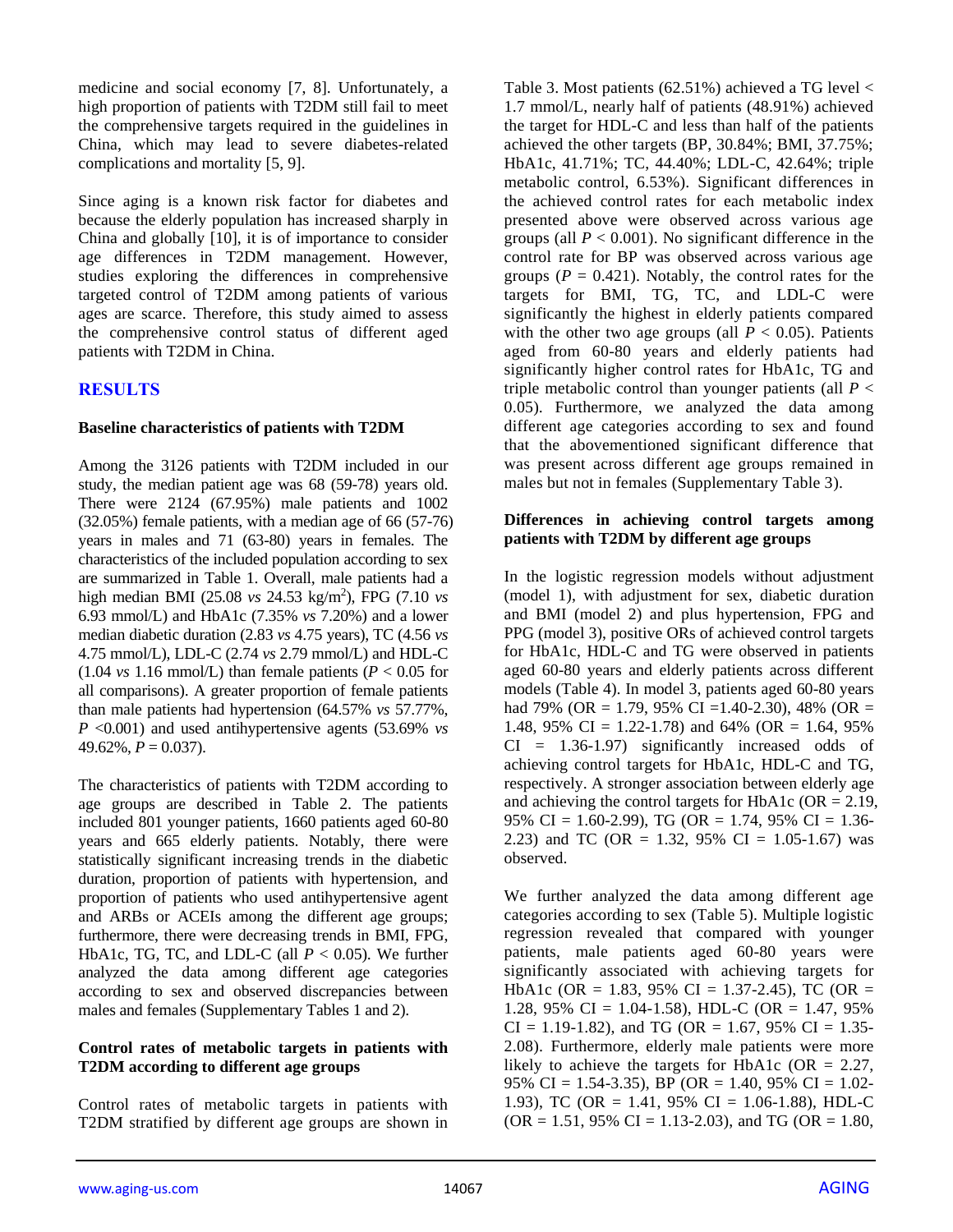# **Table 1. Baseline characteristics of the included patients with T2DM.**

| Characteristic            | <b>Total</b>        | <b>Male</b>         | Female              | $P$ value |
|---------------------------|---------------------|---------------------|---------------------|-----------|
| Number of patients        | 3126                | 2124 (67.95)        | 1002(32.05)         |           |
| Age                       | 68 (59-78)          | 66 (57-76)          | $71(63-80)$         | < 0.001   |
| Diabetic duration (years) | $3.33(0.17-10.33)$  | $2.83(0.17-10.00)$  | $4.75(0.17-11.42)$  | < 0.001   |
| $<$ 5 [n $(\%)$ ]         | 1759 (56.27%)       | 1256 (59.13)        | 503 (50.20)         | < 0.001   |
| 5-10 $[n (\%)]$           | 514 (16.44%)        | 335 (15.78)         | 179 (17.86)         |           |
| $\geq$ 10 [n (%)]         | 853 (27.29%)        | 533 (25.09)         | 320 (31.94)         |           |
| Hypertension [n (%)]      |                     |                     |                     |           |
| Yes                       | 1874 (59.95)        | 1227 (57.77)        | 647 (64.57)         | < 0.001   |
| No                        | 1252 (40.05)        | 897 (42.23)         | 355 (35.43)         |           |
| $SDP$ (mmHg)              | 130 (120-140)       | 130 (120-140)       | 130 (120-140)       | 0.553     |
| $DBP$ (mmHg)              | 80 (70-82)          | $80(70-84)$         | 75 (70-80)          | < 0.001   |
| BMI $(kg/m^2)$            | 24.90 (22.95-27.14) | 25.08 (23.18-27.17) | 24.53 (22.41-27.11) | < 0.001   |
| FPG (mmol/L)              | $7.05(6.10-8.50)$   | $7.10(6.10-8.60)$   | $6.93(5.95-8.20)$   | < 0.001   |
| PPG (mmol/L)              | 11.50 (9.00-15.50)  | 11.70 (9.00-15.80)  | 11.25 (8.90-15.10)  | 0.086     |
| $HbA1c$ (%)               | $7.3(6.4-9.2)$      | $7.35(6.40-9.30)$   | 7.20 (6.40-8.90)    | 0.042     |
| TG (mmol/L)               | $1.43(1.00-2.06)$   | $1.45(1.01-2.10)$   | $1.39(0.99-1.99)$   | 0.068     |
| TC (mmol/L)               | 4.64 (3.99-5.32)    | $4.56(3.94-5.23)$   | $4.75(4.13-5.53)$   | < 0.001   |
| LDL-C (mmol/L)            | $2.76(2.22 - 3.32)$ | $2.74(2.20-3.30)$   | $2.79(2.25-3.35)$   | 0.034     |
| $HDL-C$ (mmol/L)          | $1.08(0.91-1.30)$   | $1.04(0.89-1.24)$   | $1.16(0.98-1.40)$   | < 0.001   |
| Treatment [n (%)]         |                     |                     |                     | 0.004     |
| Diet and exercise alone   | 545 (17.43)         | 368 (17.33)         | 177 (17.67)         |           |
| 1 OADs alone              | 1003 (32.09)        | 713 (33.57)         | 290 (28.94)         |           |
| 2 OADs alone              | 655 (20.95)         | 456 (21.47)         | 199 (19.86)         |           |
| $\geq$ 3 OADs alone       | 147 (4.70)          | 88 (4.14)           | 59 (5.89)           |           |
| Insulin alone             | 98 (3.14)           | 70(3.30)            | 28 (2.79)           |           |
| Insulin+OADs              | 678 (21.69)         | 429 (20.20)         | 249 (24.85)         |           |
| Antihypertensive agents   |                     |                     |                     | 0.037     |
| Yes                       | 1592 (50.93)        | 1054 (49.62)        | 538 (53.69)         |           |
| No                        | 1534 (49.07)        | 1070 (50.38)        | 464 (46.31)         |           |
| <b>ARBs</b> or ACEIs      |                     |                     |                     | 0.499     |
| Yes                       | 1055 (33.75)        | 708 (33.33)         | 347 (34.63)         |           |
| $\rm No$                  | 2071 (66.25)        | 1416 (66.67)        | 655 (65.37)         |           |
| Lipid-lowering agents     |                     |                     |                     | 0.085     |
| Yes                       | 1395 (44.63)        | 925 (43.55)         | 470 (46.91)         |           |
| No                        | 1731 (55.37)        | 1199 (56.45)        | 532 (53.09)         |           |
| Antiplatelet agents       |                     |                     |                     | 0.964     |
| Yes                       | 1582 (50.61)        | 1076 (50.66)        | 506 (50.50)         |           |
| No                        | 1544 (49.39)        | 1048 (49.34)        | 496 (49.50)         |           |

Data are expressed as the median (Q1-Q3) or numbers and percentages, n (%); *P* values for comparison between males and females.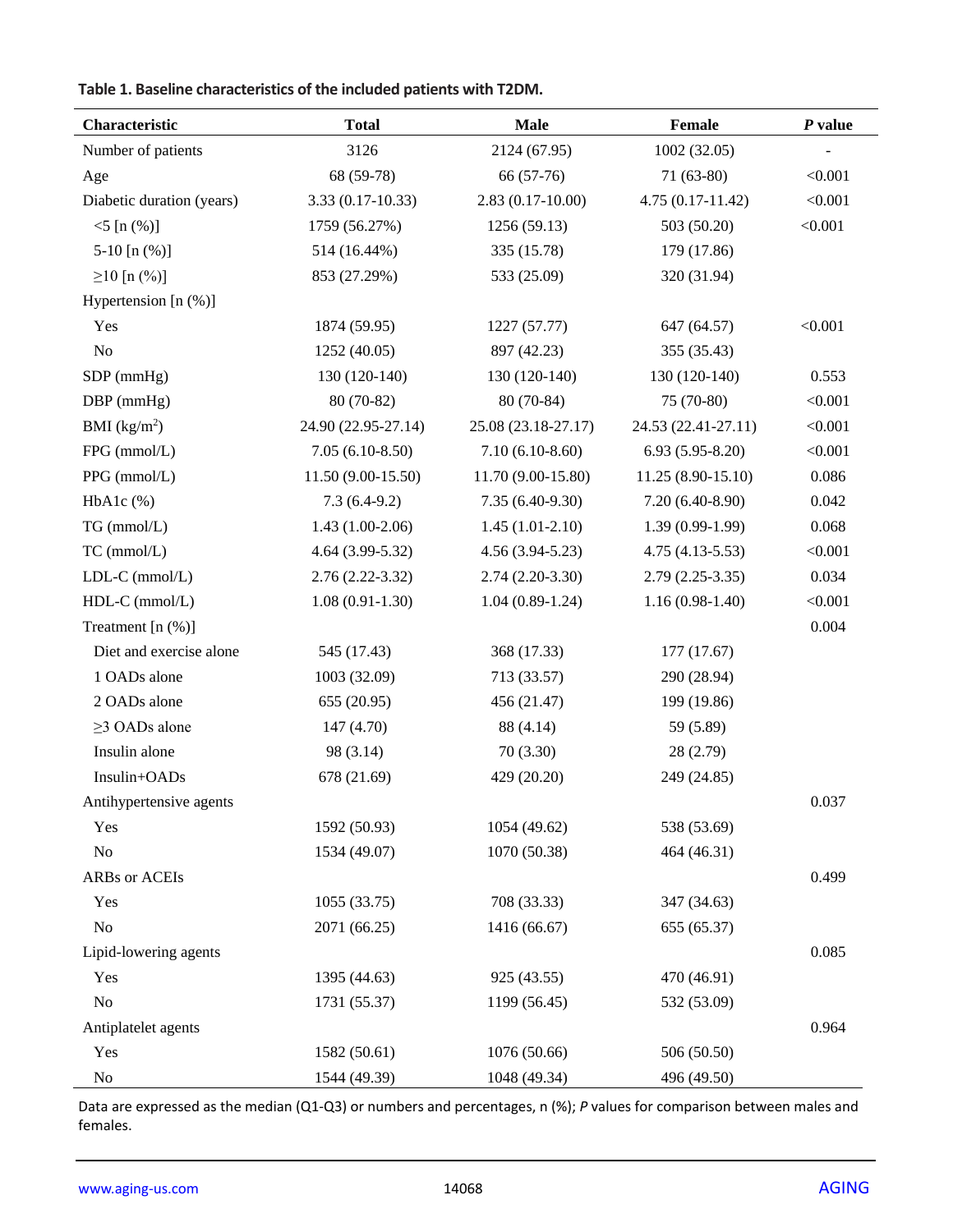# **Table 2. Characteristics of the included patients with T2DM in different age groups.**

|                          | Age (years)                      |                                  |                                   |           |  |
|--------------------------|----------------------------------|----------------------------------|-----------------------------------|-----------|--|
| Characteristic           | $60$                             | 60-80                            | $\geq 80$                         | $P$ value |  |
| Number of patients       | 801                              | 1660                             | 665                               |           |  |
| Diabetic duration(years) | $0.42~(0.08-4.92)^{a}$           | 3.79 $(0.17-10.42)^{b}$          | $8.17(1.42 - 15.75)$ <sup>c</sup> | < 0.001   |  |
| $<$ 5 [n $(\%)$ ]        | 602 $(75.16)^a$                  | 897 (54.04) <sup>b</sup>         | 260 $(39.10)^c$                   | < 0.001   |  |
| 5-10 $[n (%)]$           | $115 (14.36)^a$                  | 295 (17.77) <sup>a</sup>         | $104 (15.64)^a$                   |           |  |
| $\geq$ 10 [n (%)]        | 84 (10.49) <sup>a</sup>          | 468 $(28.19)^{b}$                | 301 $(45.26)^c$                   |           |  |
| Hypertension [n (%)]     |                                  |                                  |                                   | < 0.001   |  |
| Yes                      | 308 $(38.45)^a$                  | $1051 (63.31)^{b}$               | 515 $(77.44)^c$                   |           |  |
| N <sub>o</sub>           | 493 (61.55)                      | 609 (36.69)                      | 150 (22.56)                       |           |  |
| SDP (mmHg)               | 125 (120-135) <sup>a</sup>       | 130 $(120-140)^{b}$              | 130 $(120-140)$ °                 | < 0.001   |  |
| $DBP$ (mmHg)             | $80(71-88)^a$                    | $80(70-82)^{b}$                  | 70 $(69-80)$ °                    | < 0.001   |  |
| BMI $(kg/m^2)$           | 25.40 (23.34-27.68) <sup>a</sup> | 24.91 (23.03-27.11) <sup>b</sup> | 24.34 $(22.31 - 26.67)^c$         | < 0.001   |  |
| FPG (mmol/L)             | $7.60 (6.50-9.60)^a$             | $7.00 (6.00 - 8.23)^{b}$         | 6.70 $(5.80 - 7.90)^c$            | < 0.001   |  |
| PPG (mmol/L)             | $12.70 (9.70 - 17.0)^a$          | $11.10(8.90-15.10)^{b}$          | $11.10(8.70-14.83)^{b}$           | < 0.001   |  |
| $HbA1c$ (%)              | $8.10 (6.8 - 10.20)^a$           | 7.15 $(6.40-9.00)^b$             | $7.00 (6.40 - 8.20)^{b}$          | < 0.001   |  |
| TG (mmol/L)              | $1.67 (1.14 - 2.50)^a$           | $1.38(0.99-1.98)^{b}$            | $1.30(0.93-1.80)$ <sup>c</sup>    | < 0.001   |  |
| TC (mmol/L)              | 4.78 $(4.17-5.43)^a$             | 4.62 $(3.99-5.29)^b$             | 4.48 $(3.83 - 5.20)$ <sup>c</sup> | < 0.001   |  |
| $LDL-C$ (mmol/ $L$ )     | $2.81 (2.32 - 3.36)^a$           | $2.77$ $(2.22 - 3.33)^a$         | $2.64$ $(2.07 - 3.22)^c$          | < 0.001   |  |
| HDL-C (mmol/L)           | $1.02 (0.87 - 1.20)^a$           | $1.10(0.93-1.32)^{b}$            | $1.11 (0.95 - 1.34)^{b}$          | < 0.001   |  |
| Treatment $[n (%)]$      |                                  |                                  |                                   | < 0.001   |  |
| Diet and exercise alone  | 146 (18.23) <sup>a</sup>         | 298 (17.95) <sup>a</sup>         | $101 (15.19)^a$                   |           |  |
| 1 OADs alone             | $289 (36.08)^a$                  | 519 $(31.27)^{a,b}$              | 195 $(29.32)^{b}$                 |           |  |
| 2 OADs alone             | $175 (21.85)^{a}$                | 344 (20.72) <sup>a</sup>         | 136 $(20.45)^a$                   |           |  |
| $\geq$ 3 OADs alone      | $18(2.25)^a$                     | $100 (6.02)^{b}$                 | $29(4.36)^{a,b}$                  |           |  |
| Insulin alone            | $19(2.37)^a$                     | 51 $(3.07)^a$                    | $28(4.21)^a$                      |           |  |
| Insulin+OADs             | 154 (19.23) <sup>a</sup>         | 348 (20.96) <sup>a</sup>         | $176(26.47)^{b}$                  |           |  |
| Antihypertensive agents  |                                  |                                  |                                   | < 0.001   |  |
| Yes                      | $254 (31.71)^a$                  | 877 (52.83) <sup>b</sup>         | 461 $(69.32)^c$                   |           |  |
| No                       | 547 (68.29)                      | 783 (47.17)                      | 204 (30.68)                       |           |  |
| ARBs or ACEIs            |                                  |                                  |                                   | < 0.001   |  |
| Yes                      | 192 (23.97) <sup>a</sup>         | 566 $(34.10)^{b}$                | 297 $(44.66)^c$                   |           |  |
| $\rm No$                 | 609 (76.03)                      | 1094 (65.90)                     | 368 (55.34)                       |           |  |
| Lipid-lowering agents    |                                  |                                  |                                   | 0.096     |  |
| Yes                      | 349 $(43.57)^{a}$                | 769 (46.33) <sup>a</sup>         | $277 (41.65)^{a}$                 |           |  |
| No                       | 452 (56.43)                      | 891 (53.67)                      | 388 (58.35)                       |           |  |
| Antiplatelet agents      |                                  |                                  |                                   | < 0.001   |  |
| Yes                      | 338 (42.20) <sup>a</sup>         | 887 (53.43) <sup>b</sup>         | 357 $(53.68)^{b}$                 |           |  |
| No                       | 463 (57.80)                      | 773 (46.57)                      | 308 (46.32)                       |           |  |

Data are expressed as the median (Q1-Q3) or numbers and percentages, n (%); *P* values for comparison over all 3 categories. a, b, c Each different subscript letter denotes a subset of age categories whose column proportions differ significantly from each other at *P* < 0.05.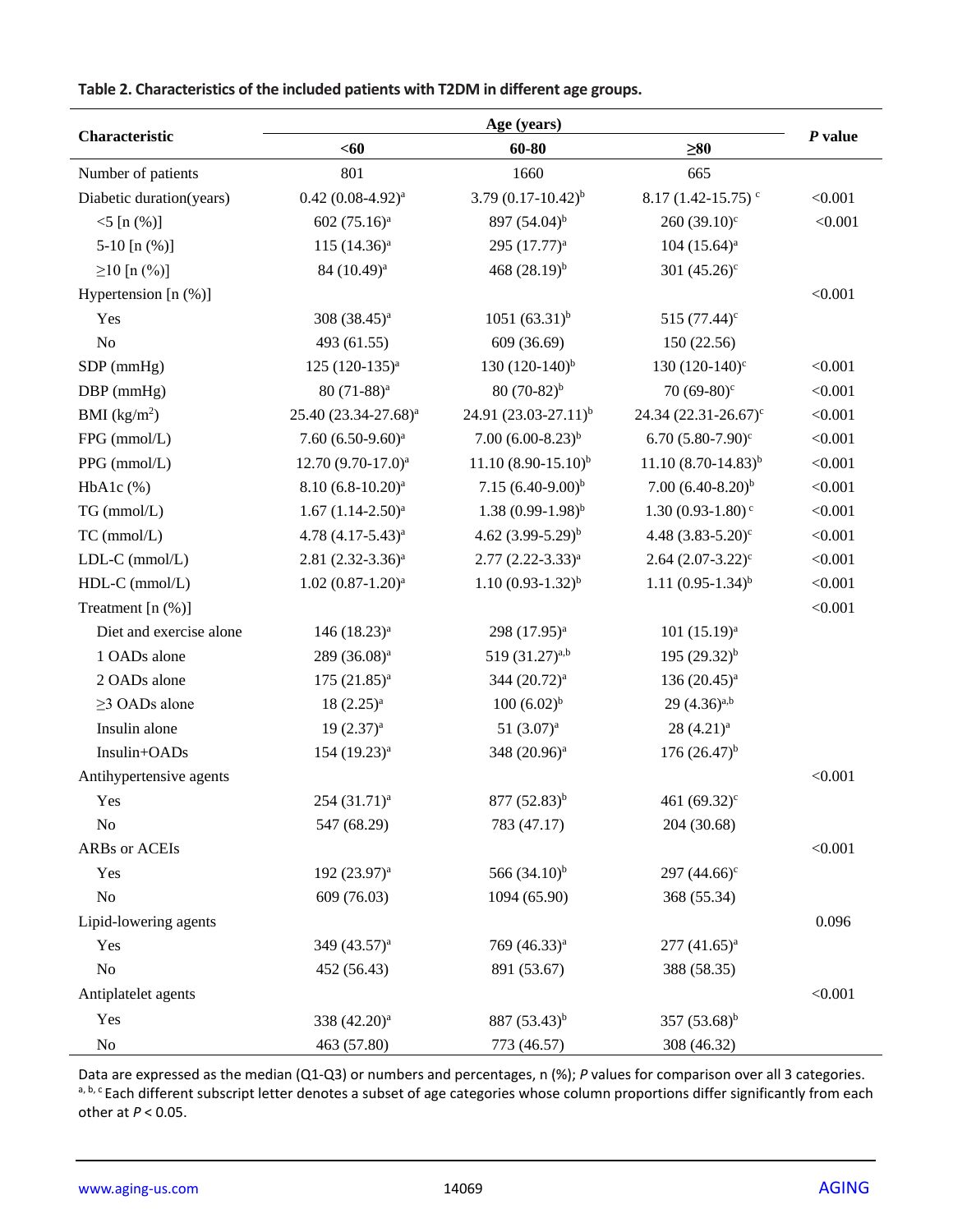| Characteristic                   | <b>Total</b> | Age (years)               |                           |                            | P value |
|----------------------------------|--------------|---------------------------|---------------------------|----------------------------|---------|
|                                  |              | <60                       | 60-80                     | $\geq 80$                  |         |
| Number                           | 3126         | 801                       | 1660                      | 665                        |         |
| Blood pressure (mmHg)            |              |                           |                           |                            | 0.421   |
| $<$ 130/80                       | 964 (30.84)  | 248 (30.96)               | 498 (30.00)               | 218 (32.78)                |         |
| $\geq$ 130/80                    | 2162 (69.16) | 553 (69.04)               | 1162 (70.00)              | 447 (67.22)                |         |
| BMI $(kg/m2)$                    |              |                           |                           |                            | < 0.001 |
| $<$ 24                           | 1180 (37.75) | $270(33.71)^{a}$          | 615 (37.05) $a$           | 295 (44.36) $b$            |         |
| 24-28                            | 1367 (43.73) | 354 (44.19) <sup>a</sup>  | 745 (44.88) <sup>a</sup>  | 268 (40.30) <sup>a</sup>   |         |
| ${\geq}28$                       | 579 (18.52)  | $177(22.10)$ <sup>a</sup> | 300 (18.07) a,b           | 102 $(15.34)^{b}$          |         |
| $HbA1c$ (%)                      |              |                           |                           |                            | < 0.001 |
| $<$ 7                            | 1304 (41.71) | 233 (29.09) <sup>a</sup>  | 745 (44.88) b             | 326 (49.02) <sup>b</sup>   |         |
| $\geq$ 7                         | 1822 (58.29) | 568 (70.91)               | 915 (55.12)               | 339 (50.98)                |         |
| TG (mmol/L)                      |              |                           |                           |                            | < 0.001 |
| <1.7                             | 1954 (62.51) | 404 (50.44) $a$           | 1083 (65.24) <sup>b</sup> | 467 $(70.23)$ <sup>b</sup> |         |
| $\geq1.7$                        | 1172 (37.49) | 397 (49.56)               | 577 (34.76)               | 198 (29.77)                |         |
| TC (mmol/L)                      |              |                           |                           |                            | < 0.001 |
| <4.5                             | 1388 (44.40) | 305 (38.08) <sup>a</sup>  | 745 (44.88) b             | 338 (50.83) <sup>c</sup>   |         |
| $\geq4.5$                        | 1738 (55.60) | 496 (61.92)               | 915 (55.12)               | 327 (49.17)                |         |
| LDL-C (mmol/L)                   |              |                           |                           |                            |         |
| < 2.6                            | 1333 (42.64) | 310 (38.70) <sup>a</sup>  | 702 (42.29) <sup>a</sup>  | 321 $(48.27)^{b}$          | 0.001   |
| $\geq 2.6$                       | 1793 (57.36) | 491 (61.30)               | 958 (57.71)               | 344 (51.73)                |         |
| HDL-C                            |              |                           |                           |                            |         |
| Achieved target*                 | 1529 (48.91) | 354 (44.19) <sup>a</sup>  | 851 $(51.27)^{b}$         | 324 (48.72) a,b            | 0.004   |
| Did not achieve target*          | 1597 (51.09) | 447 (55.81)               | 809 (48.73)               | 341 (51.28)                |         |
| Triple metabolic<br>control rate |              |                           |                           |                            | 0.016   |
| Yes                              | 204 (6.53)   | 35 $(4.37)$ <sup>a</sup>  | $120(7.23)$ <sup>b</sup>  | 49 $(7.37)$ <sup>b</sup>   |         |
| N <sub>o</sub>                   | 2922 (93.47) | 766 (95.63)               | 1540 (92.77)              | 616 (92.63)                |         |

**Table 3. Control rates of targets among patients with T2DM by different age groups.**

Data are expressed as numbers and percentages, n (%); *P* values for comparison over all 3 categories.

\*Achieved target means the levels of HDL-C >1.0 mmol/L in males or >1.3 mmol/L in females; Did not achieve target means the levels of HDL-C ≤1.0 mmol/L in males or ≤1.3 mmol/L in females.

a, b, c Each different subscript letter denotes a subset of age categories whose column proportions differ significantly from each other at *P* < 0.05.

95%  $CI = 1.32 - 2.44$ ) than younger patients. However, we only observed that elderly females were more likely to achieve HbA1c (OR = 1.88, 95% CI = 1.07-3.31).

#### **DISCUSSION**

In the present study, we assessed the comprehensive control of T2DM in patients according to different age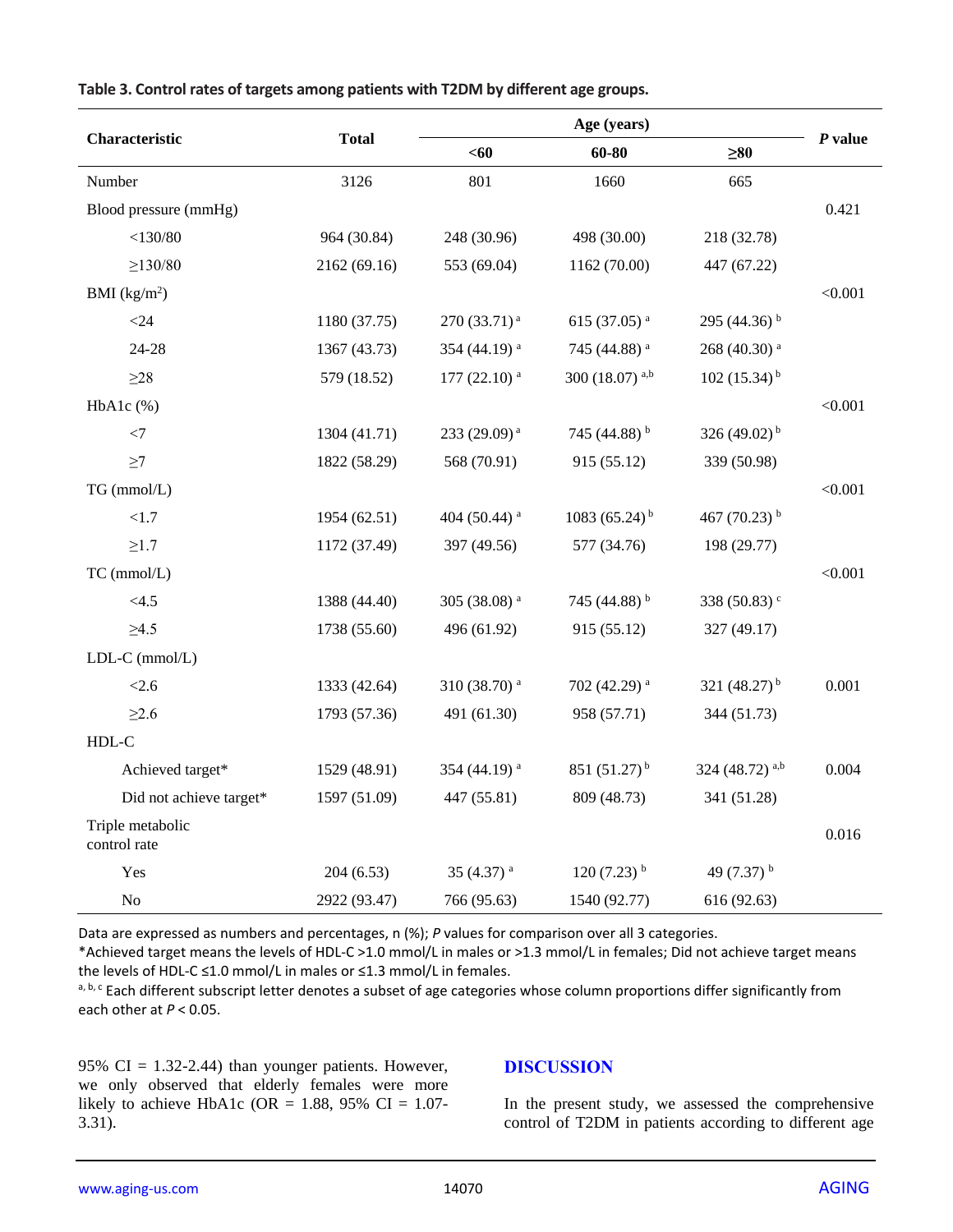|                       | Age (years)      |                  |  |  |
|-----------------------|------------------|------------------|--|--|
| Characteristic        | $60 - 80$        | $\geq 80$        |  |  |
| HbA1c < 7%            |                  |                  |  |  |
| Model 1               | 1.98(1.66, 2.38) | 2.34(1.89, 2.91) |  |  |
| Model 2               | 2.34(1.89, 2.91) | 3.31(2.62, 4.18) |  |  |
| Model 3               | 1.79(1.40, 2.30) | 2.19 (1.60,2.99) |  |  |
| $BP < 130/80$ mmHg    |                  |                  |  |  |
| Model 1               | 0.96(0.80, 1.15) | 1.09(0.87, 1.36) |  |  |
| Model 2               | 0.89(0.74, 1.08) | 0.95(0.75, 1.21) |  |  |
| Model 3               | 1.01(0.83, 1.23) | 1.18(0.92, 1.52) |  |  |
| $TC < 4.5$ mmol/L     |                  |                  |  |  |
| Model 1               | 1.32(1.11, 1.57) | 1.68(1.36, 2.07) |  |  |
| Model 2               | 1.29(1.08, 1.53) | 1.53(1.22, 1.91) |  |  |
| Model 3               | 1.18(0.98, 1.42) | 1.32(1.05, 1.67) |  |  |
| $LDL-C < 2.6$ mmol/L  |                  |                  |  |  |
| Model 1               | 1.16(0.98, 1.38) | 1.48(1.20, 1.82) |  |  |
| Model 2               | 1.09(0.91, 1.30) | 1.27(1.02, 1.59) |  |  |
| Model 3               | 1.00(0.83, 1.20) | 1.11(0.88, 1.41) |  |  |
| Achieved HDL-C target |                  |                  |  |  |
| Model 1               | 1.33(1.12, 1.57) | 1.20(0.98, 1.47) |  |  |
| Model 2               | 1.53(1.28, 1.83) | 1.42(1.13, 1.78) |  |  |
| Model 3               | 1.48(1.22, 1.78) | 1.35(1.06, 1.72) |  |  |
| $TG < 1.7$ mmol/L     |                  |                  |  |  |
| Model 1               | 1.84(1.55, 2.19) | 2.32 (1.87,2.88) |  |  |
| Model 2               | 1.68(1.40, 2.01) | 1.82(1.44, 2.30) |  |  |
| Model 3               | 1.64(1.36, 1.97) | 1.74(1.36, 2.23) |  |  |

**Table 4. Odds ratios (95% CI) for achieved comprehensive control targets by different age groups among 3126 patients with T2DM (Ref. <60 years).**

Model 1: unadjusted model.

Model 2: adjusted for sex, diabetic duration (years), and BMI (kg/m<sup>2</sup>).

Model 3: adjusted for sex, diabetic duration (years), BMI (kg/m<sup>2</sup>), hypertension (yes or no), FPG (mmol/L), and PPG (mmol/L).

groups. Two age groups (60-80 years and  $\geq 80$  years) were more likely to achieve the comprehensive control targets, including HbA1c <  $7.0\%$ , HDL-C, and TG <  $1.7$ mmol/L, than younger patients aged  $\leq 60$  years. In addition, the control target for TC was significantly associated with age  $\geq 80$  years. The strength of these associations was consistently stronger in male patients aged  $\geq 80$  years. Notably, the only association among female patients was the target for HbA1c in elderly patients aged  $\geq 80$  years.

HbA1c is usually used as an indicator of glycemic control. Most guidelines recommend HbA1c **<**7% as good glycemic control for most adults with T2DM [6, 11, 12]. Our study showed that only 41.71% of the patients achieved the target for HbA1c **<**7.0%, which was similar to the findings of two other Chinese studies (42.3% [13] and 39.7% [14]). The reasons for the failure to achieve the glycemic control target are multifactorial and may include poor adherence to medications [15] and a lack of knowledge regarding diabetic management and self-care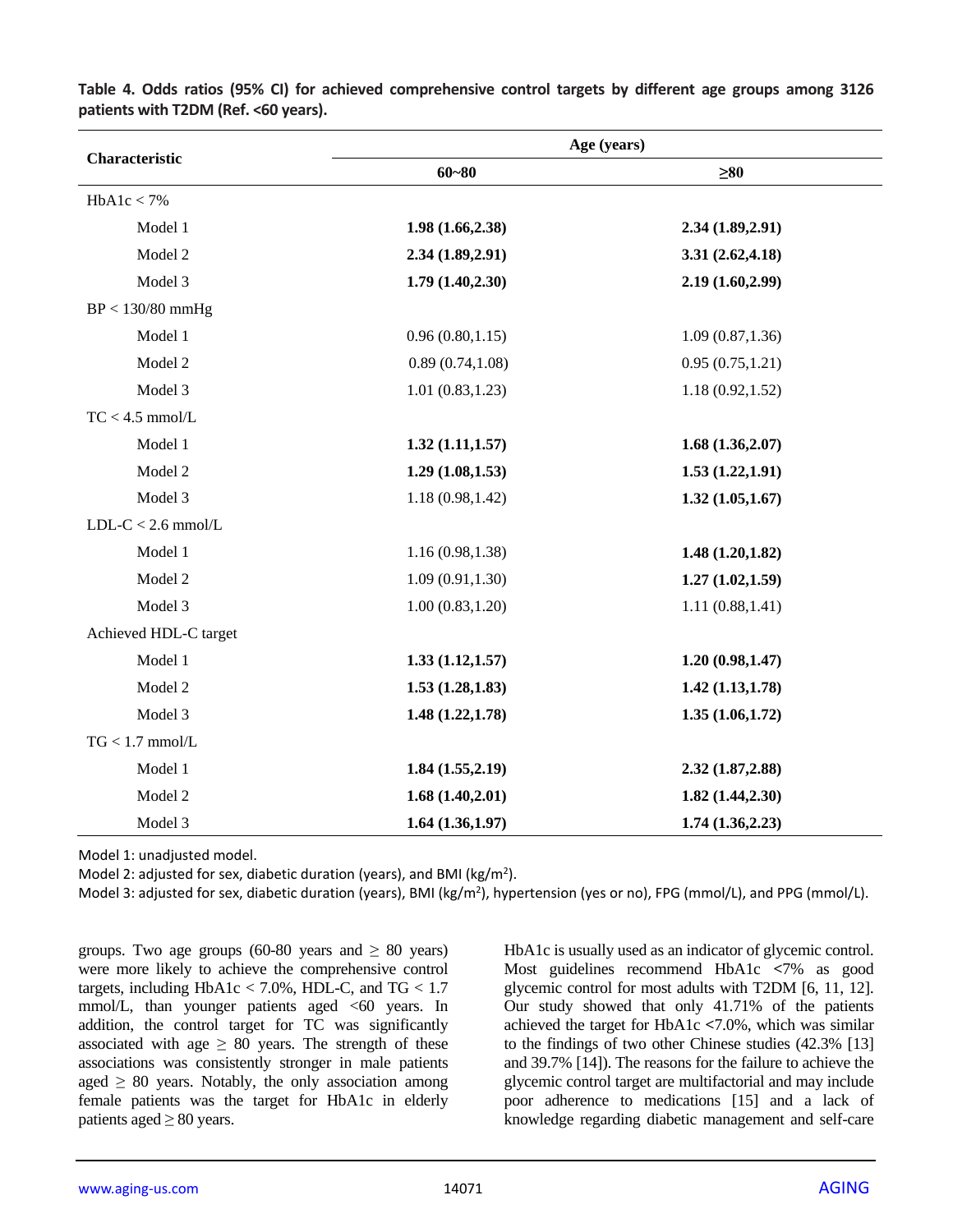|                       |                  | <b>Male</b>      |                  | Female           |  |
|-----------------------|------------------|------------------|------------------|------------------|--|
| Characteristic        | 60-80            | $\geq 80$        | $60 - 80$        | $\geq 80$        |  |
| HbA1c < 7%            |                  |                  |                  |                  |  |
| Model 1               | 2.18(1.76, 2.69) | 2.75(2.11, 3.58) | 1.38 (0.96,1.99) | 1.48(0.99, 2.21) |  |
| Model 2               | 2.49 (2.01,3.09) | 3.72(2.80, 4.95) | 1.85(1.26, 2.70) | 2.46 (1.59,3.79) |  |
| Model 3               | 1.83(1.37, 2.45) | 2.27(1.54, 3.35) | 1.55(0.95, 2.54) | 1.88(1.07, 3.31) |  |
| $BP < 130/80$ mmHg    |                  |                  |                  |                  |  |
| Model 1               | 1.10(0.88, 1.37) | 1.28(0.97, 1.69) | 0.49(0.34, 0.71) | 0.52(0.35, 0.78) |  |
| Model 2               | 1.05(0.83, 1.31) | 1.13(0.84, 1.52) | 0.54(0.37, 0.78) | 0.58(0.38, 0.88) |  |
| Model 3               | 1.19(0.94, 1.51) | 1.40(1.02, 1.93) | 0.60(0.41, 0.88) | 0.72(0.46, 1.12) |  |
| $TC < 4.5$ mmol/L     |                  |                  |                  |                  |  |
| Model 1               | 1.51(1.24, 1.84) | 1.93(1.50, 2.50) | 1.05(0.72, 1.51) | 1.42(0.95, 2.12) |  |
| Model 2               | 1.38(1.13, 1.69) | 1.59(1.21, 2.08) | 0.97(0.67, 1.41) | 1.22(0.80, 1.86) |  |
| Model 3               | 1.28(1.04, 1.58) | 1.41(1.06, 1.88) | 0.87(0.59, 1.28) | 1.01(0.65, 1.56) |  |
| $LDL-C < 2.6$ mmol/L  |                  |                  |                  |                  |  |
| Model 1               | 1.11(0.91, 1.35) | 1.60(1.24, 2.07) | 1.38(0.95, 2.00) | 1.45(0.97, 2.19) |  |
| Model 2               | 1.02(0.84, 1.25) | 1.35(1.03, 1.77) | 1.29(0.89, 1.89) | 1.25(0.82, 1.92) |  |
| Model 3               | 0.97(0.78, 1.19) | 1.24(0.93, 1.64) | 1.14(0.78, 1.68) | 1.01(0.65, 1.57) |  |
| Achieved HDL-C target |                  |                  |                  |                  |  |
| Model 1               | 1.58(1.30, 1.92) | 1.74(1.35, 2.25) | 1.35(0.92, 1.99) | 1.06(0.69, 1.63) |  |
| Model 2               | 1.54(1.25, 1.88) | 1.61(1.23, 2.13) | 1.44(0.97, 2.15) | 1.08(0.69, 1.70) |  |
| Model 3               | 1.47(1.19, 1.82) | 1.51(1.13,2.03)  | 1.42(0.94, 2.13) | 1.07(0.67, 1.72) |  |
| $TG < 1.7$ mmol/L     |                  |                  |                  |                  |  |
| Model 1               | 2.09(1.72, 2.55) | 2.89(2.20, 3.80) | 1.17(0.81, 1.68) | 1.32(0.88, 1.98) |  |
| Model 2               | 1.80(1.46, 2.21) | 2.01(1.50, 2.69) | 1.19(0.82, 1.73) | 1.27(0.83, 1.95) |  |
| Model 3               | 1.67(1.35,2.08)  | 1.80(1.32, 2.44) | 1.27(0.87, 1.87) | 1.39(0.89, 2.18) |  |

**Table 5. Odds ratios (95% CI) for achieved comprehensive control targets by different age groups in male and female patients (Ref. <60).**

Model 1: unadjusted model

Model 2: adjusted for sex, diabetic duration (years), and BMI (kg/m<sup>2</sup>).

Model 3: adjusted for sex, diabetic duration (years), BMI (kg/m<sup>2</sup>), hypertension (yes or no), FPG (mmol/L), and PPG (mmol/L).

[16]. Additionally, we found that the proportion of HbA1c  $\leq$  7.0% in patients aged  $\geq$  80 years was higher than that in younger patients. This finding was consistent with the findings of another study [17]. Although the group of patients aged  $\geq 80$  years had a significantly longer diabetic duration and a higher proportion of patients

received insulin treatment (with OADs) than the group of younger patients, these factors did not affect glycemic control. This result suggests that satisfactory management of elderly patients with diabetes is the most important determinant of glycemic control, and age is not an obstacle.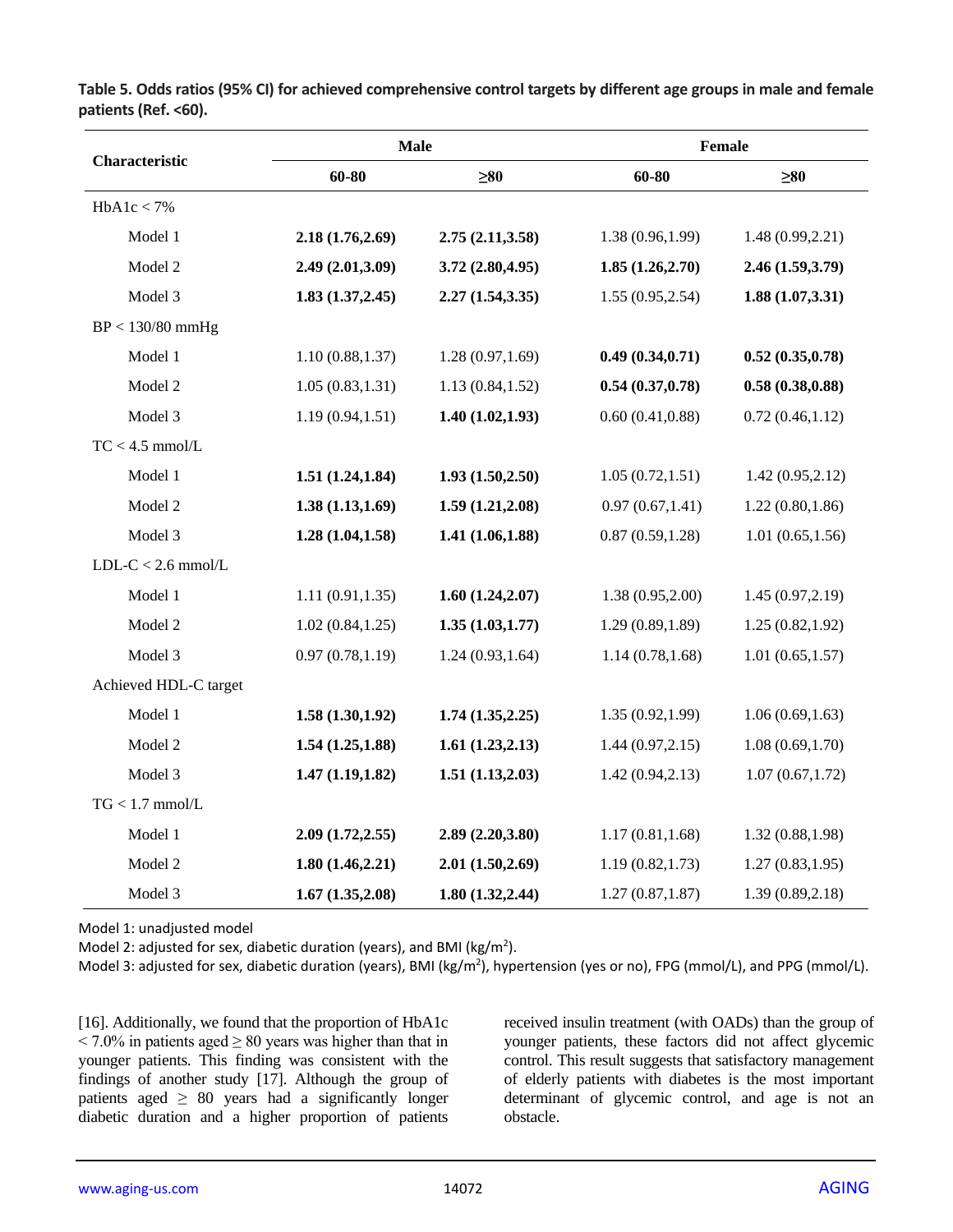According to the Chinese guidelines for T2DM in 2017, the rates of achieving the control targets for TG, TC, LDL-C and HDL-C in our study were 62.51%, 44.40%, 42.64% and 48.91%, respectively. Additionally, the proportion of patients achieving the control targets for lipid profiles (TG, TC and LDL-C) was higher among patients aged  $\geq 80$  years than among younger patients aged  $\leq 60$  years old. We also found that 43.57% of the patients took lipid-lowering drugs. Studies have suggested that patients with T2DM with high LDL-C are less likely to receive appropriate lipid-lowering therapy [18, 19]. Furthermore, poor lipid control might be related to a lack of dietary restriction [18]. Therefore, lipid control is also important for diabetic management.

In our study, only approximately one-third of the patients with T2DM achieved a BP**<**130/80 mmHg (30.84%), which was close to the findings of another study (35.3%) [20], and the proportion of patients achieving the target for BP was similar among the different age groups  $(P = 0.421)$ . Achieving BP control is beneficial to patients with T2DM for reducing CVD and mortality [21]. In our study, no significant associations between the achieved control target for BP and different age groups was observed in all patients. Therefore, BP control should be one of the main treatment priorities for these patients, and further attention is warranted.

Previous studies have reported that older patients with T2DM are more likely to achieve the control targets for glycemia and other CVD risk factors than younger patients [22, 23]. In the present study, logistic regression analysis showed that after multiple adjustments for confounders, patients aged  $\geq 80$  years were more likely to achieve the control targets for HbA1c, TC, HDL-C, and TG than younger patients aged <60 years. The reasons for this finding are still unclear. One explanation could be that older patients pay more attention to their diabetes and have better compliance with medication and self-management, including lifestyle control [23]. Furthermore, older people sometimes are under the care of family members or specialized centers. Another reason might be that patients aged  $\geq 80$  years are survivors with better comprehensive control of T2DM and have outlived their contemporaries who did not achieve integrative control. As a result, integrative management for elderly patients with T2DM could improve their quality of life and functional capability. Additionally, BMI is commonly used to identify overweight and obesity and is closely related to diabetes [24]. A previous study demonstrated that BMI was an important risk factor for glycemic control [5]. Our study also found that the proportion of patients with BMI  $< 24 \text{ kg/m}^2$  was higher in patients aged  $\geq 80$  years than in younger patients,

which may partly explain why glycemic control was better in these patients.

In this study, we further analyzed the differences in achieving comprehensive control targets among different age categories according to sex. We found that males with T2DM aged  $\geq 80$  years were more likely to achieve HbA1c, BP, TC, HDL-C, and TG targets than patients aged <60 years. However, females aged  $\geq 80$ years with T2DM were only more likely to achieve the HbA1c target. This finding may be attributed to the differences in sex hormone levels, body fat distribution, and compliance. Postmenopausal hypogonadism results in increasing total and central fat [25]. A previous study showed that long-term hormone therapy in postmenopausal women was associated with healthier body fat distribution and better adipocytokine profiles [26]. Females aged ≥80 years in our study were all postmenopausal women without hormone therapy; thus, we did not observe similar results with females as with males. The mechanisms underlying the differences between males and females are still unclear, and further studies are warranted to clarify this issue.

Our study had some limitations. The study collected no data about the level of education, compliance and care management knowledge of the patients, which may be useful for the analysis of the comprehensive control of T2DM. In addition, this study lacked relevant data on diabetic complications, which could make the results more comprehensive.

In conclusion, most patients with T2DM in Nanjing had unsatisfactory control of glycemia, BP, lipids, and BMI. Males aged  $\geq 80$  years with T2DM were more likely to achieve the HbA1c, BP, TC, HDL-C, and TG targets than younger patients (aged <60 years).

# **MATERIALS AND METHODS**

# **Subjects**

Between Jan 2013 and Dec 2018, 4697 patients with T2DM visited the Geriatric Hospital of Nanjing Medical University in Nanjing, China. The diagnosis of T2DM was made based on the World Health Organization 1999 diagnostic criteria. Namely, a fasting plasma glucose  $\geq 7.0$  mmol/L or a 2-h plasma glucose  $\geq$ 11.1 mmol/L during an oral glucose tolerance test (OGTT) or a random plasma glucose  $\geq$ 11.1 mmol/L with classic symptoms of hyperglycemia was defined as diabetes mellitus [27]. A total of 3126 patients with T2DM were finally eligible for analysis according to the following exclusion criteria: 1) age less than 18 years old, 2) type 1 diabetes or secondary diabetes, 3) gestational diabetes, 4) active cancer, autoimmune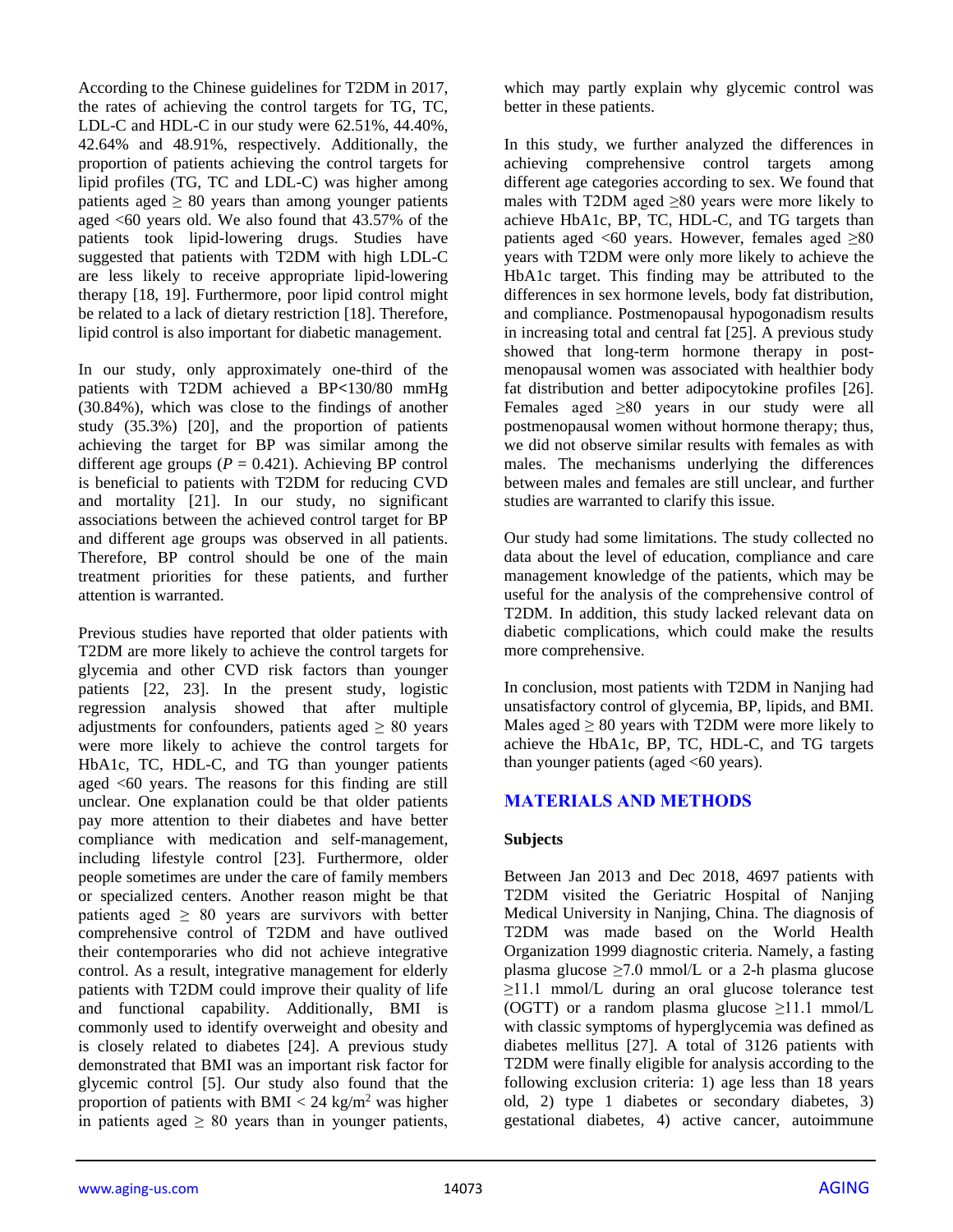diseases or infectious disease, and 5) any missing data for blood pressure (BP), BMI, HbA1c, fasting plasma glucose (FPG), postprandial plasma glucose (PPG), and lipid profiles including total cholesterol (TC), low density lipoprotein cholesterol (LDL-C), triglycerides (TG), and high-density lipoprotein cholesterol (HDL-C). Patients were divided into three groups by age:  $<60$ years (younger patients), 60-80 years, and  $\geq 80$  years (elderly patients). The study protocol was approved by the Ethics Committee of the Geriatric Hospital of Nanjing Medical University. Written informed consent was obtained from each patient.

#### **Anthropometric and biochemical measurements**

All patients were examined by collecting their clinical data, including age, sex, diabetic duration, BP, weight, height and therapeutic regimen (use of antihyperglycemic agents (including oral antidiabetic drugs (OADs) and insulin), antihypertensive agents (including angiotensin receptor blockers (ARBs) or angiotensinconverting enzyme inhibitors (ACEIs)), lipid-lowering agents and antiplatelet agents)**.** Overnight fasting blood samples were obtained for biochemical determinations of related factors such as HbA1c, FPG, PPG, and lipid profiles. All blood samples were tested at the central laboratory of the Geriatric Hospital of Nanjing Medical University.

## **Comprehensive control targets for T2DM**

According to the Chinese guidelines for T2DM in 2017, comprehensive management of T2DM includes the following control targets:  $HbA1c < 7\%$ ;  $BP<130/80$ mmHg; TG <1. 7 mmol/L; TC < 4. 5 mmol/L; LDL-C  $\langle 2.6 \text{ mmol/L}; \text{ HDL-C} \rangle 1.0 \text{ mmol/L}$  in males or  $>1.3$ mmol/L in females; and BMI<24. 0 kg/m<sup>2</sup> [6]. In addition, we defined simultaneously achieving  $HbA1c <$ 7%, BP <130/80 mmHg and LDL-C < 2.6 mmol/L as a qualified triple metabolic control.

## **Statistical analysis**

Continuous variables with a non-normal distribution are expressed as the median (interquartile range), and categorical variables are expressed as numbers (proportions). The Mann–Whitney U test for continuous variables and the χ2 test for categorical variables were used to compare the differences in baseline characteristics between the male and female groups. Significant differences between different age groups were evaluated by the Kruskal-Wallis test, the  $\chi^2$  test and Fisher's exact test as appropriate and followed by multiple comparison tests. Logistic regressions were performed to calculate the unadjusted and adjusted odds ratios (ORs) and 95% confidence intervals (CIs) for the

achieved T2DM control targets in different age groups. The adjusted confounders included sex, diabetic duration, BMI, hypertension, FPG, and PPG. Patients aged < 60 years were the reference group. The criterion for statistical significance was a *P*-value < 0.05. All calculations were performed using SPSS software version 20.0 (SPSS version 20.0; IBM Corporation, Armonk, NY, USA) and R version 3.5.

# **CONFLICTS OF INTEREST**

The authors declare that they have no conflicts of interest.

## **FUNDING**

This study was supported by grants from the National Natural Science Foundation of China (81770773), Natural Science Foundation of Jiangsu Province (BK20171499), and the Foundation of Jiangsu Province Health Bureau (BJ18008).

# **REFERENCES**

- 1. Ramachandran A, Ma RC, Snehalatha C. Diabetes in Asia. Lancet. 2010; 375:408–18. [https://doi.org/10.1016/S0140-6736\(09\)60937-5](https://doi.org/10.1016/S0140-6736(09)60937-5) PMI[D:19875164](https://pubmed.ncbi.nlm.nih.gov/19875164)
- 2. Chen CM. Overview of obesity in mainland China. Obes Rev. 2008 (Suppl 1); 9:14–21. <https://doi.org/10.1111/j.1467-789X.2007.00433.x> PMI[D:18307694](https://pubmed.ncbi.nlm.nih.gov/18307694)
- 3. Xu Y, Wang L, He J, Bi Y, Li M, Wang T, Wang L, Jiang Y, Dai M, Lu J, Xu M, Li Y, Hu N, et al, and 2010 China Noncommunicable Disease Surveillance Group. Prevalence and control of diabetes in chinese adults. JAMA. 2013; 310:948–59. <https://doi.org/10.1001/jama.2013.168118> PMI[D:24002281](https://pubmed.ncbi.nlm.nih.gov/24002281)
- 4. American Diabetes Association. Diagnosis and classification of diabetes mellitus. Diabetes Care. 2013 (Suppl 1); 36:S67–74. <https://doi.org/10.2337/dc13-S067> PMI[D:23264425](https://pubmed.ncbi.nlm.nih.gov/23264425)
- 5. Chen R, Ji L, Chen L, Chen L, Cai D, Feng B, Kuang H, Li H, Li Y, Liu J, Shan Z, Sun Z, Tian H, et al. Glycemic control rate of T2DM outpatients in China: a multicenter survey. Med Sci Monit. 2015; 21:1440–46. <https://doi.org/10.12659/MSM.892246> PMI[D:25986070](https://pubmed.ncbi.nlm.nih.gov/25986070)
- 6. Chinese Diabetes Society. Guidelines of prevention and treatment for Chinese type 2 diabetes. Chin J Diabetes. 2018; 10:4–67 (in Chinese).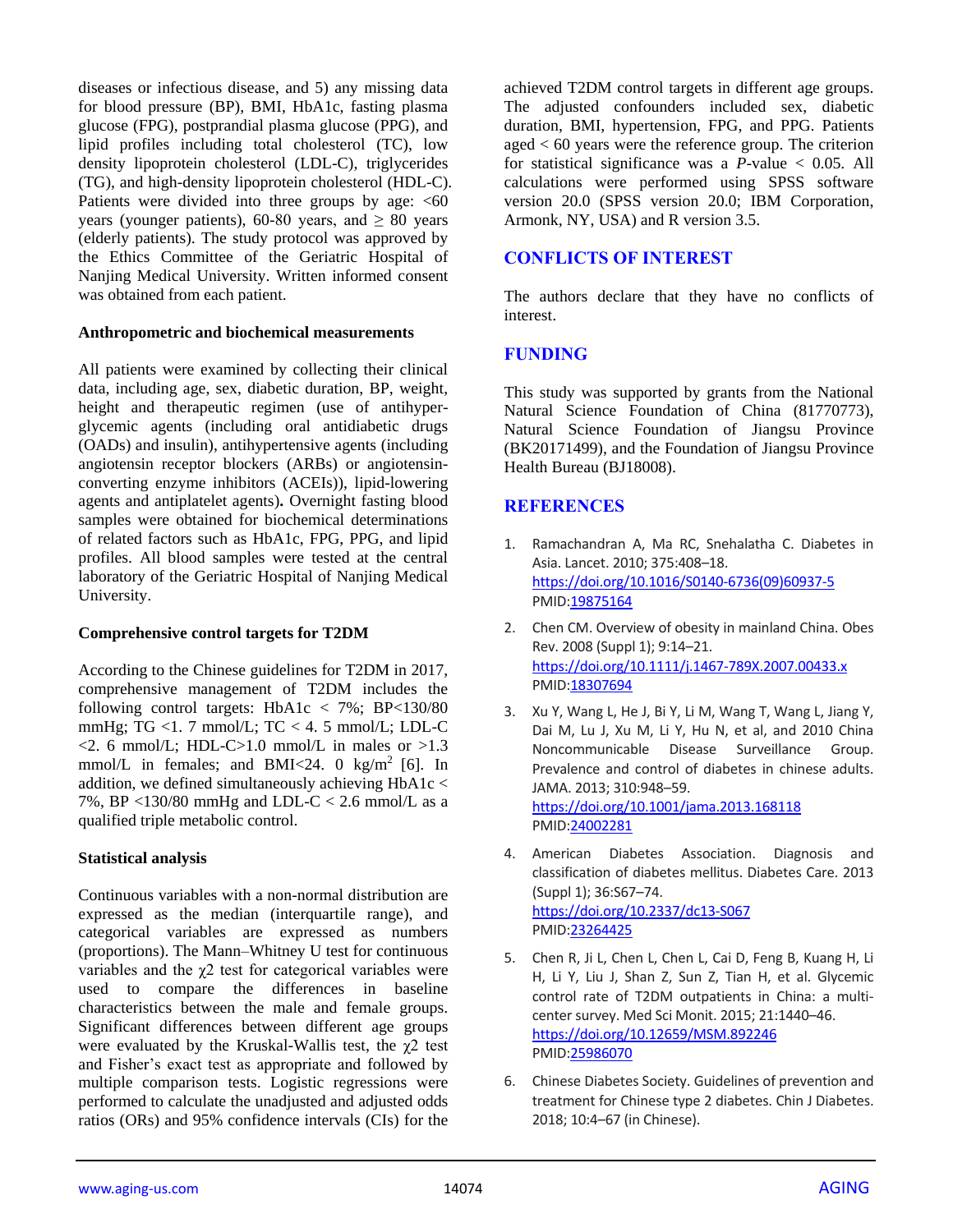7. Dailey G. Early and intensive therapy for management of hyperglycemia and cardiovascular risk factors in patients with type 2 diabetes. Clin Ther. 2011; 33: 665–78. <https://doi.org/10.1016/j.clinthera.2011.04.025>

PMID[:21704233](https://pubmed.ncbi.nlm.nih.gov/21704233)

- 8. Gaede P, Vedel P, Larsen N, Jensen GV, Parving HH, Pedersen O. Multifactorial intervention and cardiovascular disease in patients with type 2 diabetes. N Engl J Med. 2003; 348:383–93. <https://doi.org/10.1056/NEJMoa021778> PMID[:12556541](https://pubmed.ncbi.nlm.nih.gov/12556541)
- 9. Yan L, Xu MT, Yuan L, Chen B, Xu ZR, Guo QH, Li Q, Duan Y, Huang Fu J, Wang YJ, Zhang M, Luo ZJ, Zhao WG, et al. Prevalence of dyslipidemia and its control in type 2 diabetes: a multicenter study in endocrinology clinics of China. J Clin Lipidol. 2016; 10:150–60.

<https://doi.org/10.1016/j.jacl.2015.10.009> PMID[:26892132](https://pubmed.ncbi.nlm.nih.gov/26892132)

- 10. Selvin E, Coresh J, Brancati FL. The burden and treatment of diabetes in elderly individuals in the u.s. Diabetes Care. 2006; 29:2415–19. <https://doi.org/10.2337/dc06-1058> PMID[:17065677](https://pubmed.ncbi.nlm.nih.gov/17065677)
- 11. Nathan DM, Buse JB, Davidson MB, Ferrannini E, Holman RR, Sherwin R, Zinman B, American Diabetes Association, and European Association for the Study of Diabetes. Medical management of hyperglycaemia in type 2 diabetes mellitus: a consensus algorithm for the initiation and adjustment of therapy: a consensus statement from the american diabetes association and the european association for the study of diabetes. Diabetologia. 2009; 52:17–30. <https://doi.org/10.1007/s00125-008-1157-y> PMID[:18941734](https://pubmed.ncbi.nlm.nih.gov/18941734)
- 12. Jellinger PS, Davidson JA, Blonde L, Einhorn D, Grunberger G, Handelsman Y, Hellman R, Lebovitz H, Levy P, Roberts VL, and ACE/AACE Diabetes Road Map Task Force. Road maps to achieve glycemic control in type 2 diabetes mellitus: ACE/AACE diabetes road map task force. Endocr Pract. 2007; 13:260–68. <https://doi.org/10.4158/EP.13.3.260> PMID[:17599857](https://pubmed.ncbi.nlm.nih.gov/17599857)
- 13. Pan C, Yang W, Jia W, Weng J, Tian H. Management of chinese patients with type 2 diabetes, 1998-2006: the diabcare-china surveys. Curr Med Res Opin. 2009; 25:39–45. <https://doi.org/10.1185/03007990802586079> PMID[:19210137](https://pubmed.ncbi.nlm.nih.gov/19210137)
- 14. Zhang SL, Chen ZC, Yan L, Chen LH, Cheng H, Ji LN. Determinants for inadequate glycaemic control in chinese patients with mild-to-moderate type 2

diabetes on oral antidiabetic drugs alone. Chin Med J (Engl). 2011; 124:2461–68. PMI[D:21933588](https://pubmed.ncbi.nlm.nih.gov/21933588)

- 15. Zhu VJ, Tu W, Marrero DG, Rosenman MB, Overhage JM. Race and medication adherence and glycemic control: findings from an operational health information exchange. AMIA Annu Symp Proc. 2011; 2011:1649–57. PMI[D:22195231](https://pubmed.ncbi.nlm.nih.gov/22195231)
- 16. Tan MY, Magarey J. Self-care practices of Malaysian adults with diabetes and sub-optimal glycaemic control. Patient Educ Couns. 2008; 72:252–67. <https://doi.org/10.1016/j.pec.2008.03.017> PMID: 18467068
- 17. Sazlina SG, Mastura I, Ahmad Z, Cheong AT, Adam BM, Jamaiyah H, Lee PY, Syed-Alwi SA, Chew BH, Sriwahyu T. Control of glycemia and other cardiovascular disease risk factors in older adults with type 2 diabetes mellitus: data from the adult diabetes control and management. Geriatr Gerontol Int. 2014; 14:130–37. <https://doi.org/10.1111/ggi.12070> PMI[D:23581598](https://pubmed.ncbi.nlm.nih.gov/23581598)
- 18. Smith NL, Savage PJ, Heckbert SR, Barzilay JI, Bittner VA, Kuller LH, Psaty BM. Glucose, blood pressure, and lipid control in older people with and without diabetes mellitus: the cardiovascular health study. J Am Geriatr Soc. 2002; 50:416–23. <https://doi.org/10.1046/j.1532-5415.2002.50103.x> PMI[D:11943034](https://pubmed.ncbi.nlm.nih.gov/11943034)
- 19. Akbar DH, Al-Gamdi AA, Hejazi NA. Poor lipid control in type-2 diabetics with and without ischemic heart disease. Endocrine. 2003; 21:217–20. <https://doi.org/10.1385/ENDO:21:3:217> PMI[D:14515004](https://pubmed.ncbi.nlm.nih.gov/14515004)
- 20. Spann SJ, Nutting PA, Galliher JM, Peterson KA, Pavlik VN, Dickinson LM, Volk RJ. Management of type 2 diabetes in the primary care setting: a practice-based research network study. Ann Fam Med. 2006; 4:23–31. <https://doi.org/10.1370/afm.420> PMID[:16449393](https://pubmed.ncbi.nlm.nih.gov/16449393)
- 21. Brown AF, Mangione CM, Saliba D, Sarkisian CA, and California Healthcare Foundation/American Geriatrics Society Panel on Improving Care for Elders with Diabetes. Guidelines for improving the care of the older person with diabetes mellitus. J Am Geriatr Soc. 2003; 51:S265–80. <https://doi.org/10.1046/j.1532-5415.51.5s.1.x>

PMI[D:12694461](https://pubmed.ncbi.nlm.nih.gov/12694461)

22. Ezenwaka CE, Offiah NV. Differences in cardiovascular disease risk factors in elderly and younger patients with type 2 diabetes in the west indies. Singapore Med J. 2002; 43:497–503. PMI[D:12587703](https://pubmed.ncbi.nlm.nih.gov/12587703)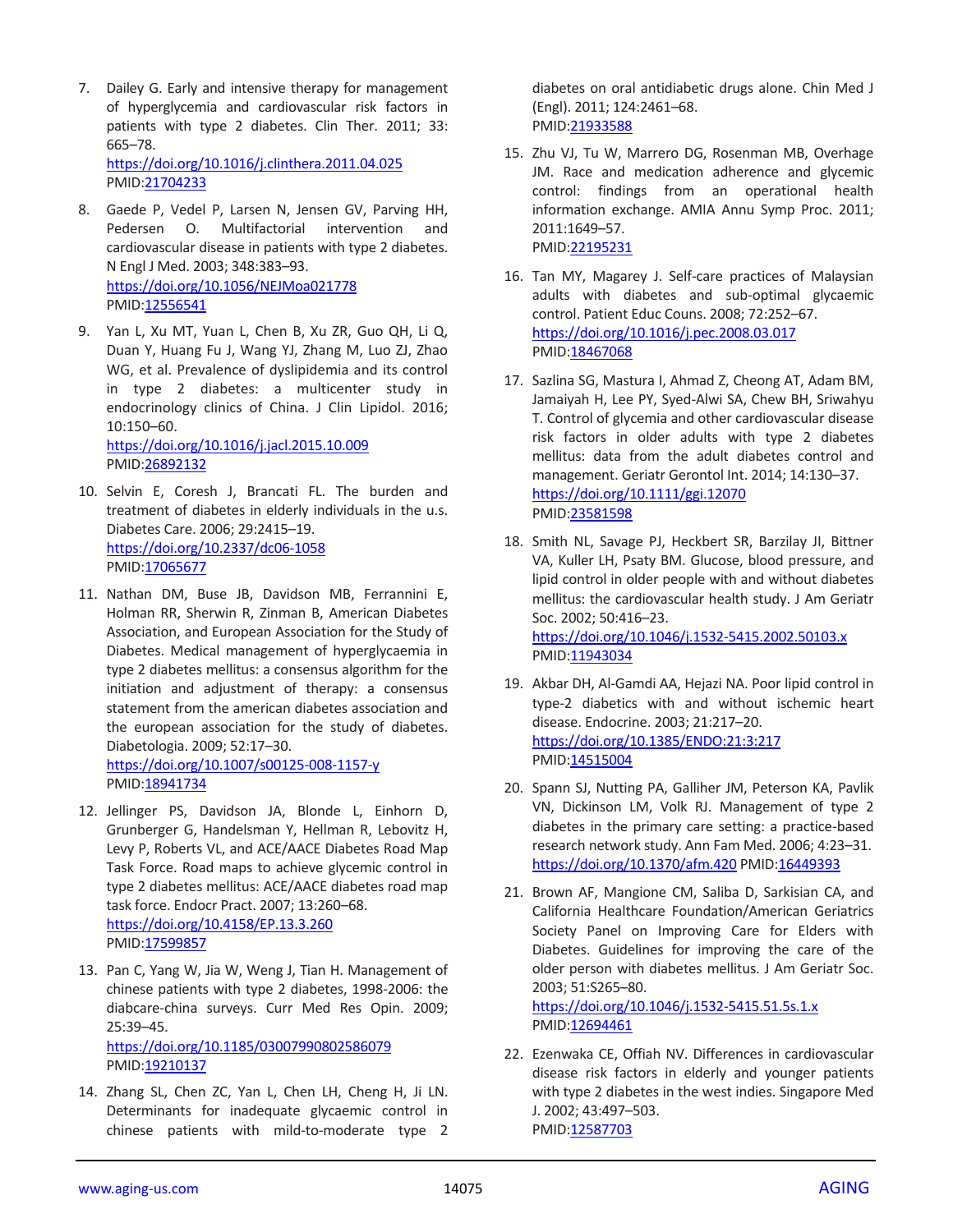- 23. Yasmin R, Majeed A, Rashid A, Razak S. The association of age with glycaemic and cholesterol control in patients with type 2 diabetes mellitus. J Pak Med Assoc. 2017; 67:33–36. PMID[:28065951](https://pubmed.ncbi.nlm.nih.gov/28065951)
- 24. Eckel RH, Kahn SE, Ferrannini E, Goldfine AB, Nathan DM, Schwartz MW, Smith RJ, Smith SR, Endocrine Society, American Diabetes Association, and European Association for the Study of Diabetes. Obesity and type 2 diabetes: what can be unified and what needs to be individualized? Diabetes Care. 2011; 34:1424–30. <https://doi.org/10.2337/dc11-0447> PMID[:21602431](https://pubmed.ncbi.nlm.nih.gov/21602431)
- 25. Tchernof A, Desmeules A, Richard C, Laberge P, Daris M, Mailloux J, Rhéaume C, Dupont P. Ovarian hormone status and abdominal visceral adipose tissue metabolism. J Clin Endocrinol Metab. 2004; 89:3425–30.

<https://doi.org/10.1210/jc.2003-031561> PMI[D:15240626](https://pubmed.ncbi.nlm.nih.gov/15240626)

26. Ahtiainen M, Alen M, Pöllänen E, Pulkkinen S, Ronkainen PH, Kujala UM, Kaprio J, Sipilä S, Kovanen V. Hormone therapy is associated with better body composition and adipokine/glucose profiles: a study with monozygotic co-twin control design. Menopause. 2012; 19:1329–35. <https://doi.org/10.1097/gme.0b013e31825a3344>

PMI[D:22914204](https://pubmed.ncbi.nlm.nih.gov/22914204)

27. Department of Noncommunicable Disease Surveillance. Definition, diagnosis and classification of diabetes mellitus and its complications: report of a WHO consultation. Part 1: diagnosis and classification of diabetes mellitus. Geneva: World Health Organization, 1999.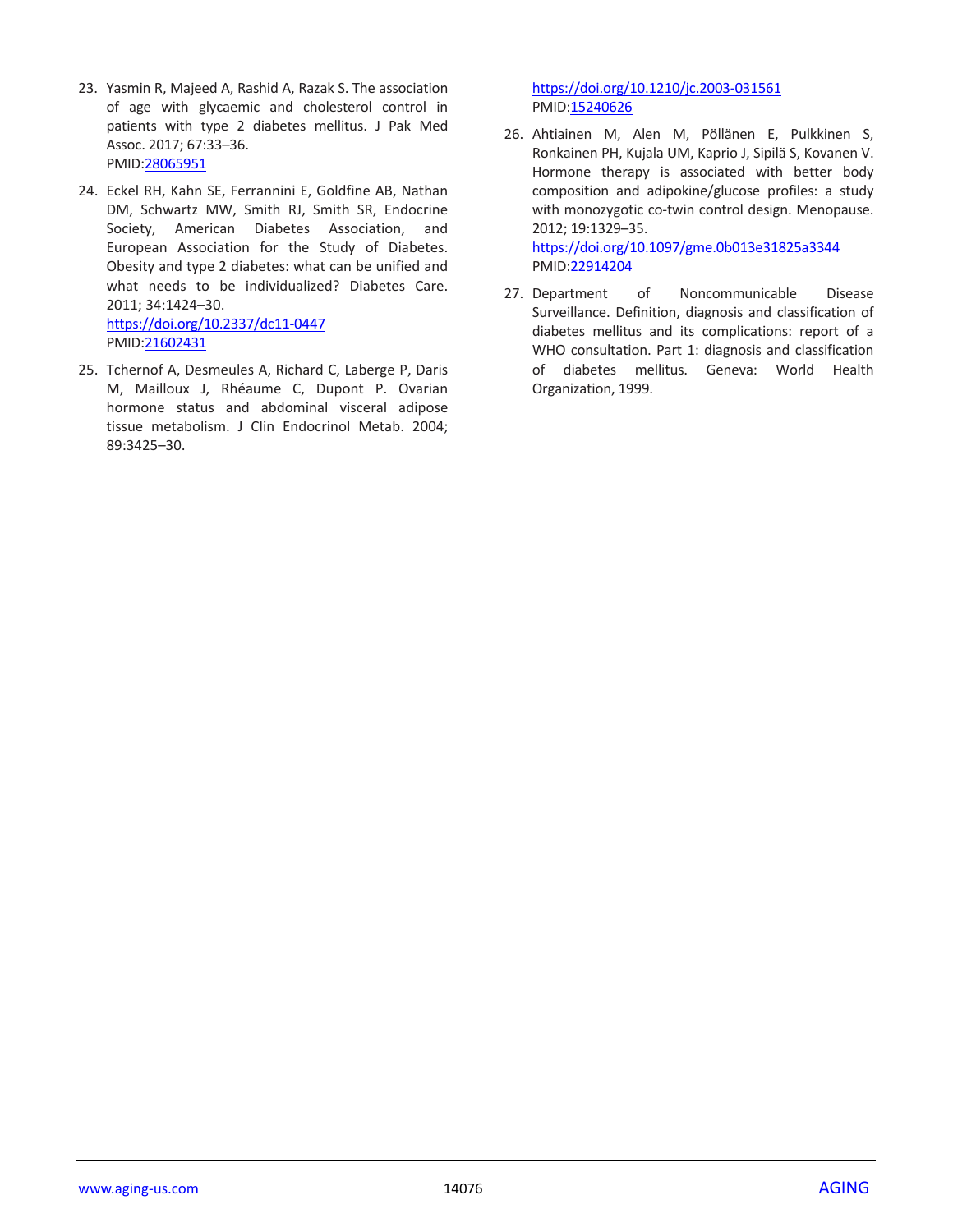# **SUPPLEMENTARY MATERIALS**

# **Supplementary Tables**

#### **Supplementary Table 1. Characteristics of male patients with T2DM in different age groups.**

|                                                                                    |                                                                                              | Age (years)                                                                              |                                                                                        | $\overline{P}$                |
|------------------------------------------------------------------------------------|----------------------------------------------------------------------------------------------|------------------------------------------------------------------------------------------|----------------------------------------------------------------------------------------|-------------------------------|
| Characteristic                                                                     | $60$                                                                                         | $60 - 80$                                                                                | $\overline{\geq}80$                                                                    | value                         |
| Number of patients                                                                 | 648                                                                                          | 1089                                                                                     | 387                                                                                    |                               |
| Diabetic duration<br>(years)                                                       | $0.33(0.08-4.83)^{a}$                                                                        | $3.42 (0.17 - 10.17)^{b}$                                                                | $8.17(0.63 - 15.71)^c$                                                                 | < 0.001                       |
| $<$ 5 [n $(\%)$ ]<br>5-10 $[n (%)]$<br>$≥10$ [n $(\frac{6}{0})$ ]                  | 491 (75.77) <sup>a</sup><br>91 $(14.04)^a$<br>$66(10.19)^a$                                  | 609 $(55.92)^{b}$<br>$187 (17.17)^a$<br>$293(26.91)^{b}$                                 | 156 $(40.31)^c$<br>$57(14.73)^a$<br>$174(44.96)$ <sup>c</sup>                          | < 0.001                       |
| Hypertension<br>Yes<br>No<br>$SDP$ (mmHg)                                          | 248 (38.27) <sup>a</sup><br>400 (61.73) <sup>a</sup><br>125.5 (120.0-136.0) <sup>a</sup>     | 683 $(62.72)^{b}$<br>406 $(37.28)^{b}$<br>130 $(120-140)^{b}$                            | 296 $(76.49)^c$<br>91 $(23.51)^c$<br>130 $(120-140)$ °                                 | < 0.001<br>< 0.001            |
| $DBP$ (mm $Hg$ )<br>BMI $(kg/m^2)$<br>FPG (mmol/L)                                 | 80 (74-90) <sup>a</sup><br>25.65 (23.59-27.76) <sup>a</sup><br>7.70 (6.50-9.60) <sup>a</sup> | $80(70-84)$ <sup>b</sup><br>$25.00(23.26 - 27.10)^{b}$<br>7.00 $(6.1-8.3)^{b}$           | 73 $(70-80)$ <sup>c</sup><br>$24.38 (22.34 - 26.38)^c$<br>6.70 $(5.90 - 7.87)^c$       | < 0.001<br>< 0.001<br>< 0.001 |
| PPG (mmol/L)                                                                       | 12.90 (9.90-17.22) <sup>a</sup>                                                              | $11.10 (9.00 - 15.00)^{b}$                                                               | $11.00(8.60-14.95)^{b}$                                                                | < 0.001                       |
| $HbA1c$ (%)<br>TG (mmol/L)<br>$TC$ (mmol/ $L$ )                                    | $8.3 (6.8-10.2)^a$<br>$1.74(1.21-2.71)^a$<br>4.77 $(4.15-5.42)^a$                            | 7.1 $(6.3-8.9)^{b}$<br>$1.37(0.98-1.96)^{b}$<br>4.53 $(3.91 - 5.17)^b$                   | $6.9(6.4-8.2)^{b}$<br>$1.28(0.86-1.72)^c$<br>4.38 $(3.71 - 5.04)^c$                    | < 0.001<br>< 0.001<br>< 0.001 |
| LDL-C (mmol/L)                                                                     | $2.79(2.29-3.36)^a$                                                                          | $2.75$ $(2.22 - 3.30)^a$                                                                 | $2.57(1.99-3.15)^c$                                                                    | < 0.001                       |
| HDL-C (mmol/L)<br>Treatment $[n (%)]$                                              | $0.99(0.85 - 1.16)^a$                                                                        | $1.06(0.90-1.25)^{b}$                                                                    | $1.09(0.92-1.31)^{b}$                                                                  | < 0.001<br>0.003              |
| Diet and exercise<br>alone                                                         | $123(18.98)^{a}$                                                                             | $187(17.17)^a$                                                                           | $58(14.99)^a$                                                                          |                               |
| 1 OAD alone<br>2 OADs alone<br>$\geq$ 3 OADs alone<br>Insulin alone<br>Insulin+OAD | $233(35.96)^{a}$<br>$148(22.84)^a$<br>$13(2.01)^a$<br>$16(2.47)^a$<br>$115(17.75)^{a}$       | $358(32.87)^a$<br>$229(21.03)^a$<br>$58(5.33)^{b}$<br>$33(3.03)^{a,b}$<br>$224(20.57)^a$ | $122(31.52)^a$<br>$79(20.41)^a$<br>$17(4.39)^{a,b}$<br>$21(5.43)^{b}$<br>$90(23.26)^a$ |                               |
| Antihypertensive agents<br>use                                                     |                                                                                              |                                                                                          |                                                                                        | < 0.001                       |
| Yes<br>N <sub>o</sub>                                                              | $211(32.56)^a$<br>437(67.44)                                                                 | $576(52.89)^{b}$<br>513(47.11)                                                           | $267(68.99)^c$<br>120(31.01)                                                           |                               |
| ARB or ACEI use                                                                    |                                                                                              |                                                                                          |                                                                                        | < 0.001                       |
| Yes<br>No                                                                          | $166(25.62)^a$<br>482(74.38)                                                                 | $368(33.79)^b$<br>721(66.21)                                                             | $174(44.96)^{\circ}$<br>213(55.04)                                                     |                               |
| Lipid-lowering agent                                                               |                                                                                              |                                                                                          |                                                                                        |                               |
| use                                                                                |                                                                                              |                                                                                          |                                                                                        | 0.021                         |
| Yes<br>N <sub>o</sub>                                                              | $292(45.06)^a$<br>356(54.94)                                                                 | 489(44.9) <sup>a</sup><br>600(55.1)                                                      | $144(37.21)^{b}$<br>243(62.79)                                                         |                               |
| Antiplatelet use<br>Yes                                                            | $283(43.67)^a$                                                                               | $591(54.27)^{b}$                                                                         | $202(52.2)^{b}$                                                                        | < 0.001                       |
| N <sub>o</sub>                                                                     | 365(56.33)                                                                                   | 498(45.73)                                                                               | 185(47.8)                                                                              |                               |

Data are expressed as the median (Q1-Q3) or numbers and percentages, n (%); *P* values for comparison over all 3 categories. a, b, c Each different subscript letter denotes a subset of age categories whose column proportions differ significantly from each other at *P* < 0.05.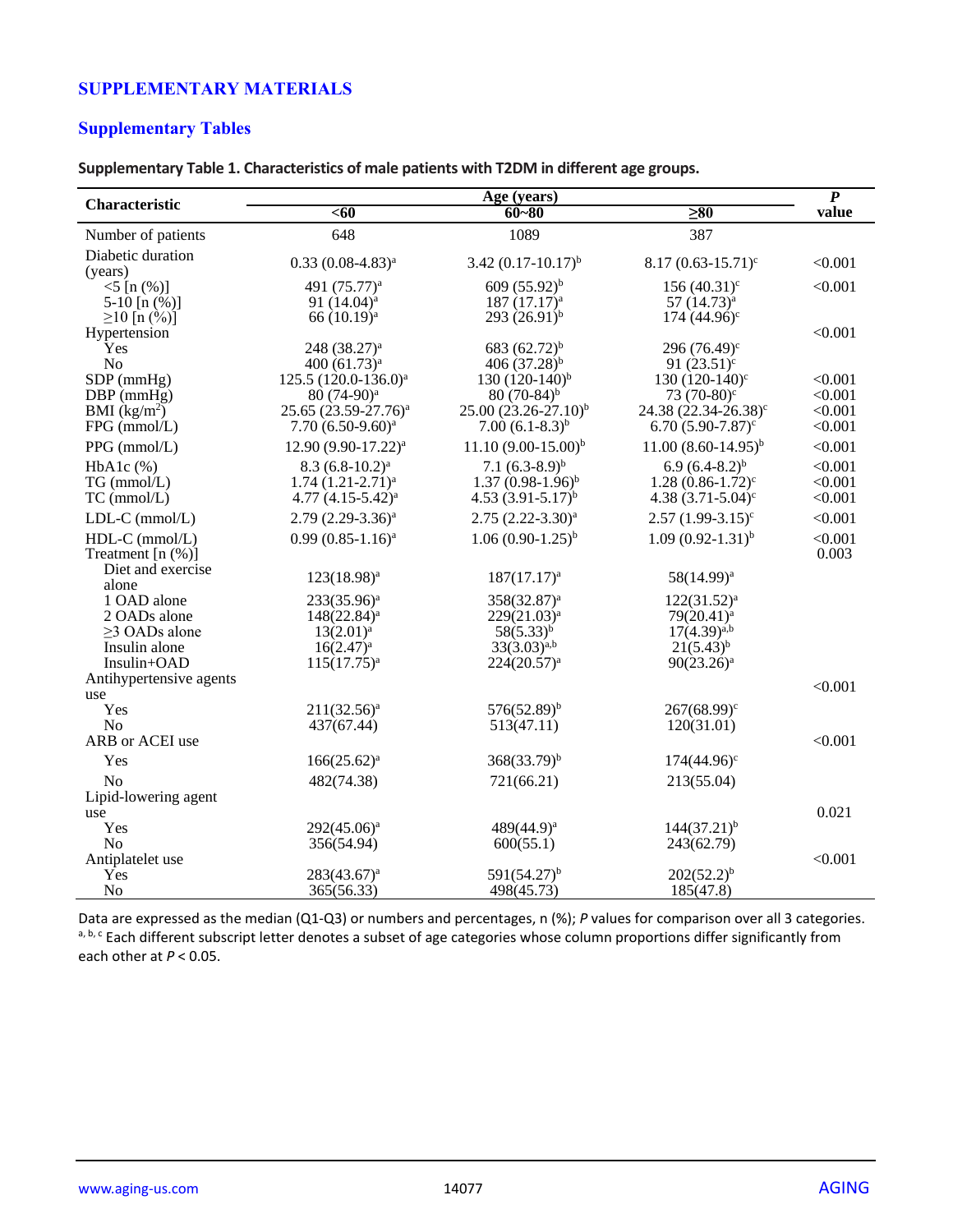| Characteristic            |                            | Age (years)               |                                 | $\boldsymbol{P}$ |
|---------------------------|----------------------------|---------------------------|---------------------------------|------------------|
|                           | $60$                       | $60 - 80$                 | $\geq 80$                       | value            |
| Number of patients        | 153                        | 571                       | 278                             |                  |
| Diabetic duration (years) | $1.08(0.71-5.42)^a$        | 4.58 $(0.17 - 11.08)^{b}$ | $8.25 (2.54 - 15.73)^c$         | < 0.001          |
| $<$ 5 [n $(\%)$ ]         | 111 $(72.55)^a$            | 288 $(50.44)^{b}$         | $104(37.41)^c$                  | < 0.001          |
| 5-10 $[n (\%)]$           | 24 (15.69) <sup>a</sup>    | $108(18.91)^a$            | 47 (16.91) <sup>a</sup>         |                  |
| $\geq$ 10 [n (%)]         | $18(11.76)^a$              | $175 (30.65)^{b}$         | $127(45.68)^c$                  |                  |
| Hypertension $[n (\%)]$   |                            |                           |                                 | < 0.001          |
| Yes                       | 60 (39.22) <sup>a</sup>    | 368 $(64.45)^{b}$         | $219(78.78)^c$                  |                  |
| $\rm No$                  | 93 (60.78)                 | 203 (35.55)               | 59 (21.22)                      |                  |
| SDP (mmHg)                | 120 (110-130) <sup>a</sup> | 130 $(120-140)^{b}$       | 130 $(120-140)^{b}$             | < 0.001          |
| DBP (mmHg)                | 75 (70-80) <sup>a</sup>    | 78 (70-80) <sup>a</sup>   | 70 $(68-80)^b$                  | < 0.001          |
| BMI (kg/m <sup>2</sup> )  | 24.39 (22.19-26.71)        | 24.65 (22.58-27.18)       | 24.23 (22.31-27.11)             | 0.328            |
| FPG (mmol/L)              | $7.30 (6.20 - 8.90)^a$     | 6.99 $(6.00-8.20)^{b}$    | 6.68 $(5.70-7.90)$ <sup>c</sup> | < 0.001          |
| PPG (mmol/L)              | 11.90 (9.20-16.00)         | $11.20(8.80-15.10)$       | 11.20 (8.90-14.65)              | 0.250            |
| $HbA1c$ (%)               | $7.8(6.3-10.1)$            | $7.2(6.4-9.0)$            | $7.0(6.5-8.1)$                  | 0.046            |
| TG (mmol/L)               | $1.40(0.97-2.09)$          | $1.39(1.00-2.00)$         | $1.39(1.02-1.83)$               | 0.994            |
| $TC$ (mmol/L)             | $4.80(4.22 - 5.50)$        | $4.80(4.16-5.62)$         | $4.63(4.00-5.37)$               | 0.107            |
| LDL-C (mmol/L)            | $2.84(2.45-3.36)$          | $2.80(2.23-3.40)$         | $2.71(2.22 - 3.27)$             | 0.078            |
| HDL-C (mmol/L)            | $1.13(0.97-1.37)$          | $1.17(1.00-1.41)$         | $1.16(0.98-1.38)$               | 0.318            |
| Treatment [n (%)]         |                            |                           |                                 |                  |
| Diet and exercise alone   | 23 (15.03)                 | 111 (19.44)               | 43 (15.47)                      | 0.049            |
| 1 OADs alone              | 56 (36.60)                 | 161 (28.20)               | 73 (26.26)                      |                  |
| 2 OADs alone              | 27(17.65)                  | 115(20.14)                | 57 (20.50)                      |                  |
| $\geq$ 3 OADs alone       | 5(3.27)                    | 42 (7.36)                 | 12(4.32)                        |                  |
| Insulin alone             | 3(1.96)                    | 18(3.15)                  | 7(2.52)                         |                  |
| Insulin + OADs            | 39 (25.49)                 | 124 (21.72)               | 86 (30.94)                      |                  |
| Antihypertensive agents   |                            |                           |                                 | < 0.001          |
| Yes                       | 43 $(28.1)^a$              | 301 $(52.71)^{b}$         | 194 $(69.78)^c$                 |                  |
| $\rm No$                  | 110 (71.9)                 | 270 (47.29)               | 84 (30.22)                      |                  |
| ARBs or ACEIs             |                            |                           |                                 | < 0.001          |
| Yes                       | $26(16.99)^{a}$            | 198 $(34.68)^{b}$         | 123 $(44.24)$ <sup>c</sup>      |                  |
| No                        | 127 (83.01)                | 373 (65.32)               | 155 (55.76)                     |                  |
| Lipid-lowering agents     |                            |                           |                                 | 0.032            |
| Yes                       | $57(37.25)^a$              | 280 $(49.04)^{b}$         | 133 (47.84) <sup>a,b</sup>      |                  |
| No                        | 96 (62.75)                 | 291 (50.96)               | 145 (52.16)                     |                  |
| Antiplatelet agents       |                            |                           |                                 | < 0.001          |
| Yes                       | 55 (35.95) <sup>a</sup>    | 296 $(51.84)^{b}$         | $155(55.76)^b$                  |                  |
| $\rm No$                  | 98 (64.05)                 | 275 (48.16)               | 123 (44.24)                     |                  |

**Supplementary Table 2. Characteristics of female patients with T2DM in different age groups.**

Data are expressed as the median (Q1-Q3) or numbers and percentages, n (%); *P* values for comparison over all 3 categories. a, b, c Each different subscript letter denotes a subset of age categories whose column proportions differ significantly from each other at *P* < 0.05.